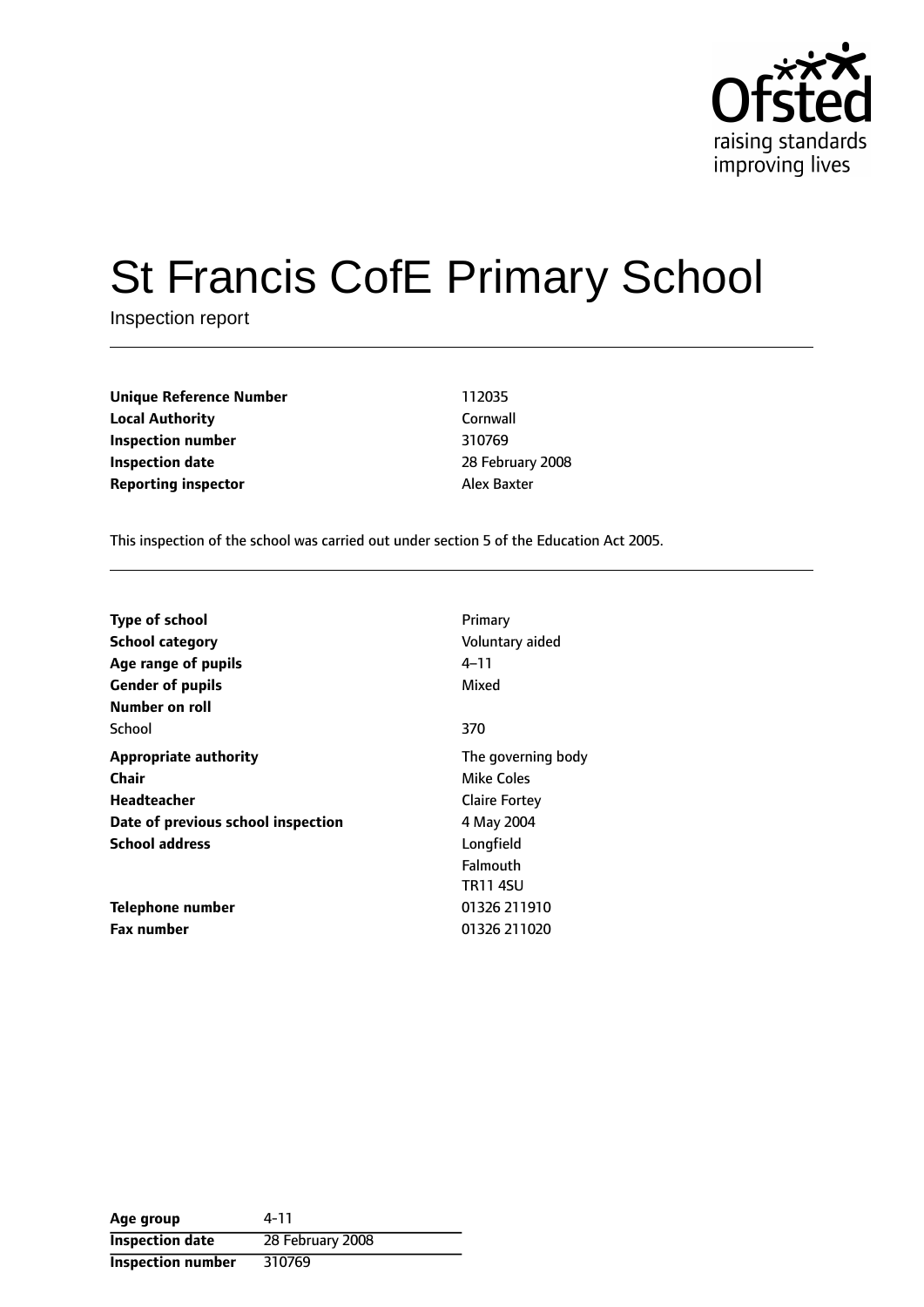.

© Crown copyright 2008

#### Website: www.ofsted.gov.uk

This document may be reproduced in whole or in part for non-commercial educational purposes, provided that the information quoted is reproduced without adaptation and the source and date of publication are stated.

Further copies of this report are obtainable from the school. Under the Education Act 2005, the school must provide a copy of this report free of charge to certain categories of people. A charge not exceeding the full cost of reproduction may be made for any other copies supplied.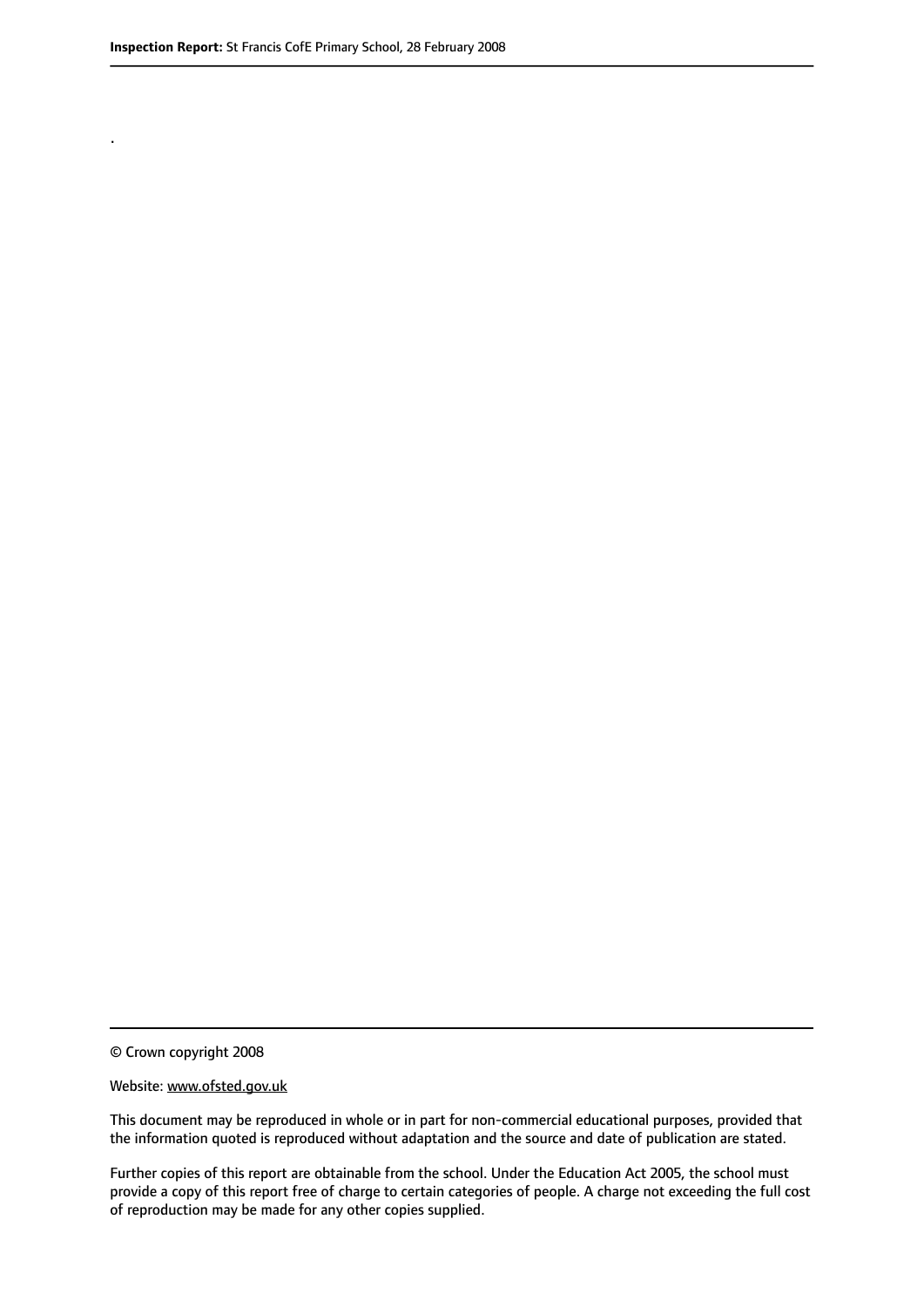# **Introduction**

The inspection was carried out by one Additional Inspector, who evaluated the overall effectiveness of the school and investigated the following issues:

the degree to which the school meets the needs of pupils of differing ability and those who enter the school other than at the normal time

how well teachers stimulate pupils' interest and involve them in learning, for example by using information and communication technology (ICT), especially interactive whiteboards

how effectively leaders and managers bring about improvement, especially in achievement and standards in English and mathematics.

Evidence was gathered from observations of lessons, Years 5/6 assembly and pupils at lunch and play. Evidence was also gathered from teachers' assessments, pupils' work and discussions with pupils, staff, governors and parents. Other aspects of the school's work were not investigated in detail, but the inspector found no evidence to suggest that the school's own assessments, as given in its self-evaluation, were not justified, and these have been included where appropriate in this report.

# **Description of the school**

Children's attainment on entry is well below that expected for their age, particularly in communication, language and literacy and there is variation from year to year. The proportion of pupils from minority ethnic backgrounds is below average and there are very few pupils with English as an additional language. The proportion of pupils with learning difficulties and/or disabilities (LDD) is slightly above average. An above average number of pupils leave or enter the school other than at the normal times. Such mobility and LDD issues often affect some year groups very significantly. The school holds the following quality marks: Investor in People, Healthy School, Sport Active and Quality Assurance for Early Years Provision.

# **Key for inspection grades**

| Outstanding  |
|--------------|
| Good         |
| Satisfactory |
| Inadequate   |
|              |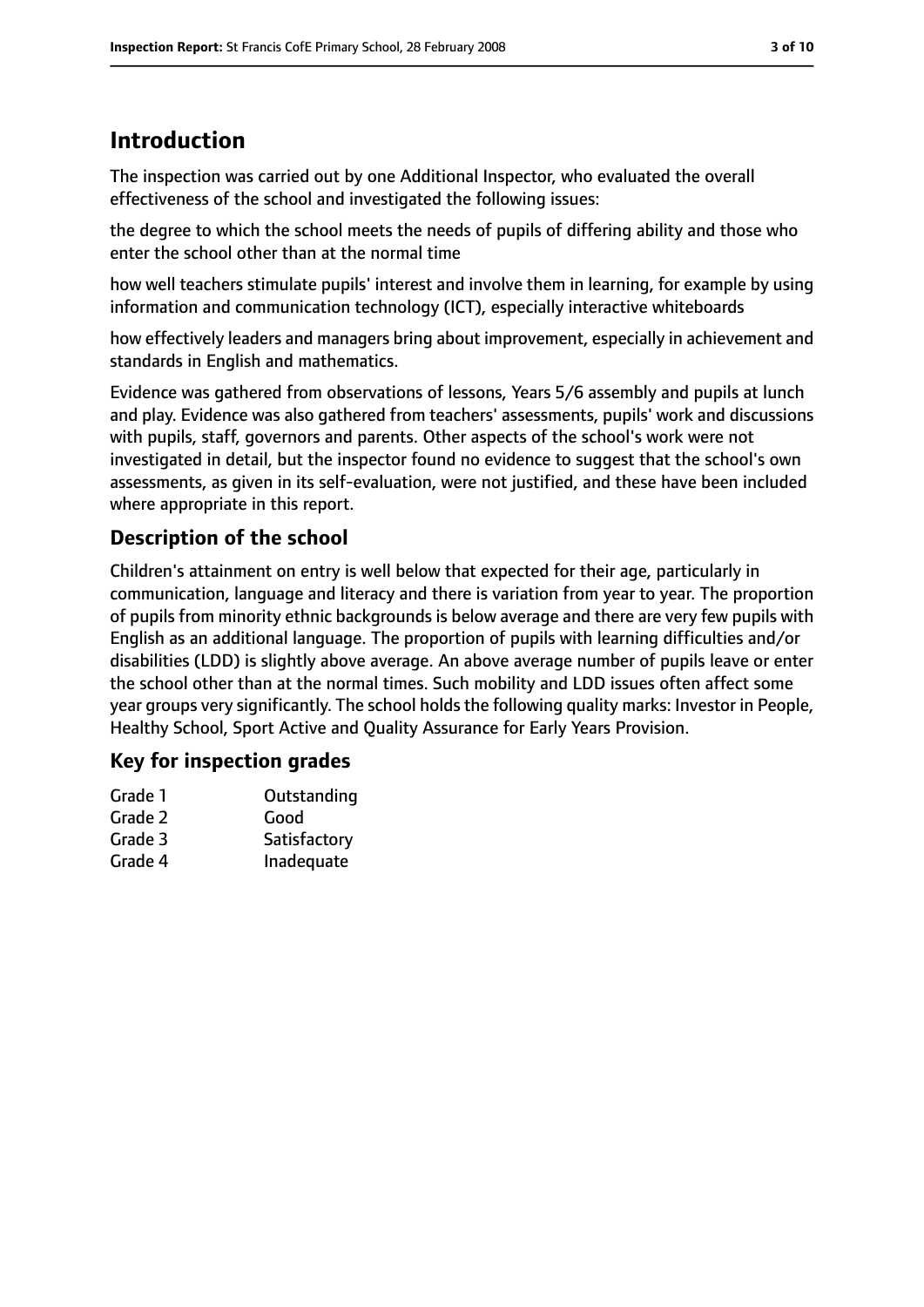# **Overall effectiveness of the school**

#### **Grade: 1**

This is an outstanding school with a distinctive caring, community ethos. Although a large school, it exhibits the supportive family approach to nurturing the well-being of individual pupils so often celebrated in much smaller schools. Following the inspirational lead of a gifted headteacher, the school is, in many ways, 'ahead of the game' in personalising learning and involving pupils fully as self-evaluative learners. Not surprisingly in this 'hot-bed' of learning, pupils' achievements are outstanding, often from very low starting points, and standards are above average by the end of Year 6. Parents are extremely appreciative and supportive of the school. 'Fantastic' was the superlative most frequently used by parents in their descriptions of the school. Echoing the views of others another parent wrote, 'This school is going from strength to strength. The teachers all seem to go 'the extra mile' for the children'.

Teaching and learning are outstanding and enable all pupils, including higher attainers and pupils with learning difficulties and/or disabilities to make excellent progress regardless of their capabilities. Pupils arriving from other schools also experience acceleration in their learning from their differing starting points. The innovative involvement of pupils in evaluating their own work and progress is a typical strength in all parts of the school. Teachers and their assistants are very knowledgeable about their subjects and pupils' individual needs. They prepare lessons extremely well and use assessments in an exemplary way to identify pupils' learning needs and to implement stimulating strategies to quicken pupils' progress. Teachers have built on established strengths in ICT. They use interactive whiteboards to promote interest and understanding and digital cameras innovatively, in physical education, for example, to record and play back pupils' movements so they can evaluate and improve their skills. Pupils are given clear targets for improvement and receive precise guidance on how to achieve these. Often such targets are made more appealing to pupils on charts, as in Year 1, for example, as 'rockets leading them to new planets of achievement'. Because targets and high expectations are presented in such an accessible form, pupils know what to aspire to, how to evaluate their efforts and, as a result, meet ever-increasing challenges.

Pupils are taught and progress well in the Foundation Stage (Reception class.) They benefit from high quality care, support and guidance and do extremely well in gaining self-confidence, mixing with others and developing early writing skills. Children have stories to tell, and bring them to life by writing about the giant in 'Jack and the Bean stalk'. However, children's independence as learners is limited, on occasion, because access to outside facilities does not enable the children to choose for themselves when to learn outdoors.

High levels of very effective individual support and often specialist teaching enhance the pupils' developing ability to apply and evaluate their skills in a mature and increasingly effective way as they move through the school. Pupils of all abilities sense their improving skills and say, 'We win lots of awards and competitions because we enjoy school and do our best'. Pupils'speaking and listening, writing, calculation and problem solving skills, for example, continue to improve because pupils are using and applying them in 'real life' situations. They use drama and 'sign words' to develop their ideas. They write about interesting cross-curricular topics, for example in Year 2, when sequencing the lifecycle of a frog. Standards in Year 2 are broadly average in reading, writing and mathematics. By the time they reach Year 6, pupils' mathematical skills enable them to interpret scale and proportion and read maps accurately. Standards at the end of Year 6 are higher than those usually found in English, mathematics and science and are often accompanied by even higher speaking, listening and sporting skills.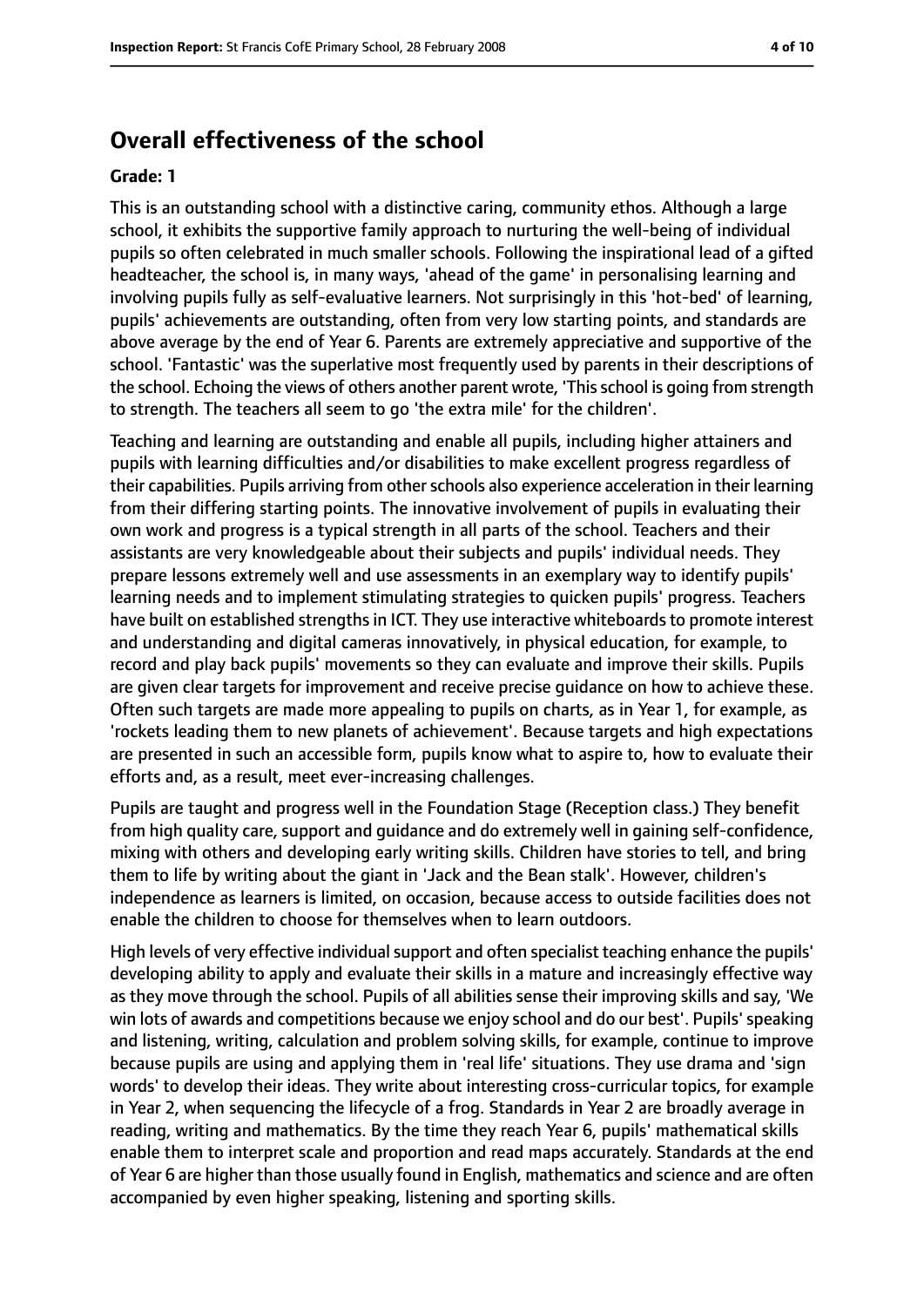There is an outstanding range of curricular learning opportunities, which enriches teaching and learning and pupils'subsequent achievement. A rich programme of academic study and creative and sporting activity enthuses the pupils and promotes their wholehearted participation.

In response to excellent care, support and guidance, the pupils' personal development and well-being are of the highest quality. Behaviour is exemplary. Attendance is good, with above average attendance for most pupils. Provision for pupils with learning difficulties and/or disabilities is very effective and is supported by excellent links with parents and outside agencies. Pupils' spiritual, moral, social and cultural development, including their understanding of Britain's rich cultural diversity, is also very advanced for their ages. Assemblies celebrate the school's Christian heritage, instil an appreciation of the contribution of others and promote the school as a caring community. Pupils are fully involved in the life of the school and their local community. For example, as members of the school council, as prefects in Year 6 or as 'the Friendship Squad' in Year 5, pupils are genuinely committed to helping each other. Pupils are very knowledgeable about health and fitness and adopt healthy and safe lifestyles and, for example, through their interest in 'Fair Trade Practices', are extremely well prepared for the future.

Leadership and management are outstanding. A highly effective and united determination to identify and address every pupil's individual need underpins provision throughout the school. The headteacher provides exemplary leadership and works very effectively with senior colleagues and governors. Together they set high expectations that skills are to be shared fully to meet pupils' needs. Consequently, teamwork enables all colleagues to use their particular talents to the full in promoting pupils' achievements. Parents and outside specialists are consulted regularly and their views are acted upon. Self-evaluation, especially the analysis of pupils' progress and needs, is accurate and also ensures that target setting is used with precision to help pupils reach their full potential. The way the school has raised standards in writing and mathematics by stimulating pupils' enjoyment and involvement as learners rightly places this school at the cutting edge of high quality education and shows an excellent capacity to improve into the future, confirming, as one parent wrote, 'A school to be proud of'.

# **Effectiveness of the Foundation Stage**

### **Grade: 2**

Good provision and leadership ensure that children make a good start in the Reception class. There are several strengths, including excellent care and very close cooperation with parents, which promote the welcoming, community ethos of the school. Overall, often from very low starting points, particularly in speaking and understanding words, children make good progress. However, skills remain below expectations when children enter Year 1. This is the case in most areas of learning, but in response to excellent teaching of literacy and high quality guidance and support, many children make exceptional progress in writing and in developing self-confidence and social skills. Teaching is good because the teacher and her colleagues have much expertise and work well together to stimulate and encourage children's learning. The curriculum is planned well and pays close attention to children's individual needs. The outdoor area is used well for adult led activities, but currently the youngest children can only use the outdoor learning facilities when taken there by an adult and this restricts their ability to choose such activities for themselves.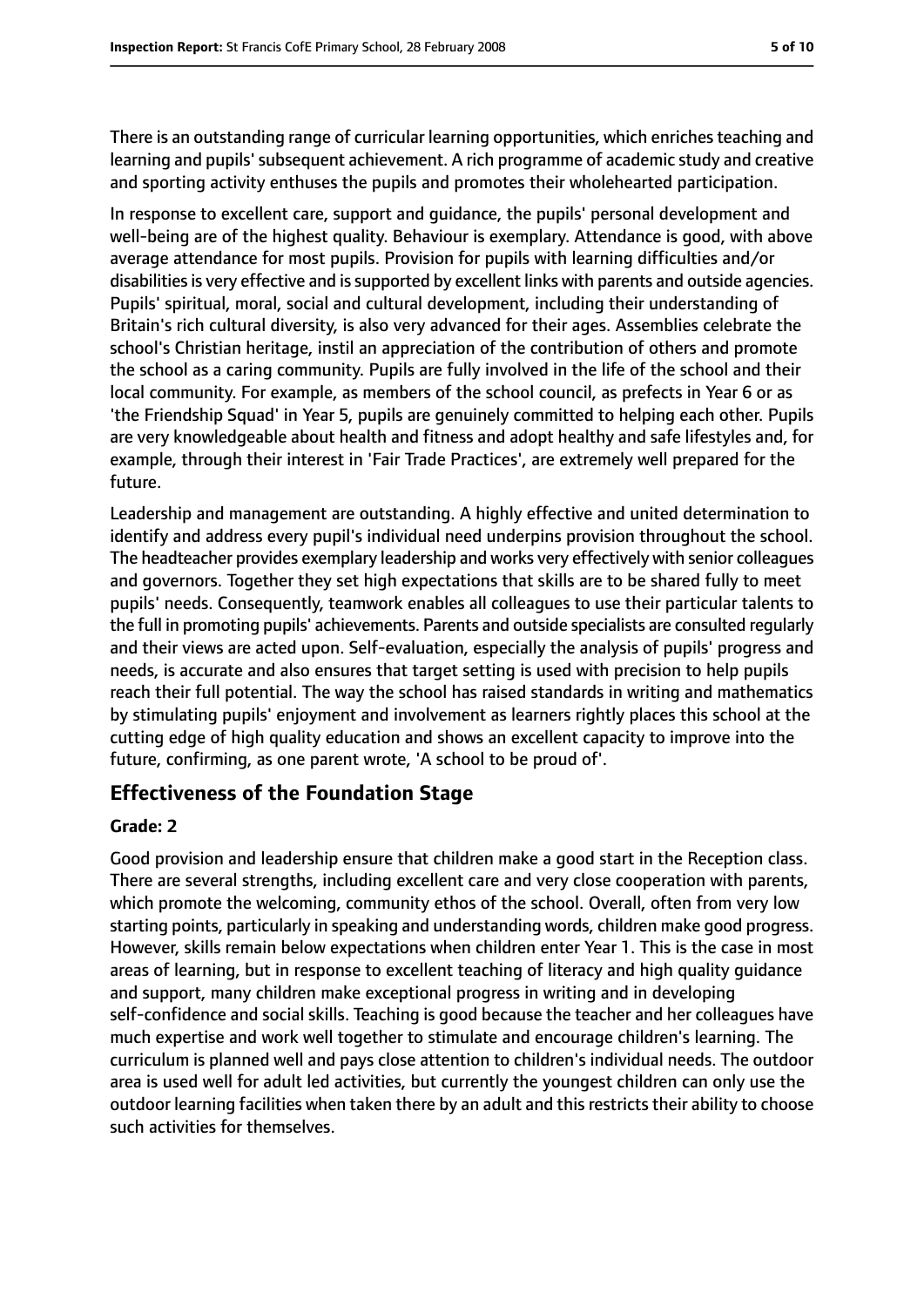# **What the school should do to improve further**

■ Improve access to the outdoor learning facilities provided for the youngest children so that they can make their own choices about when to learn outdoors.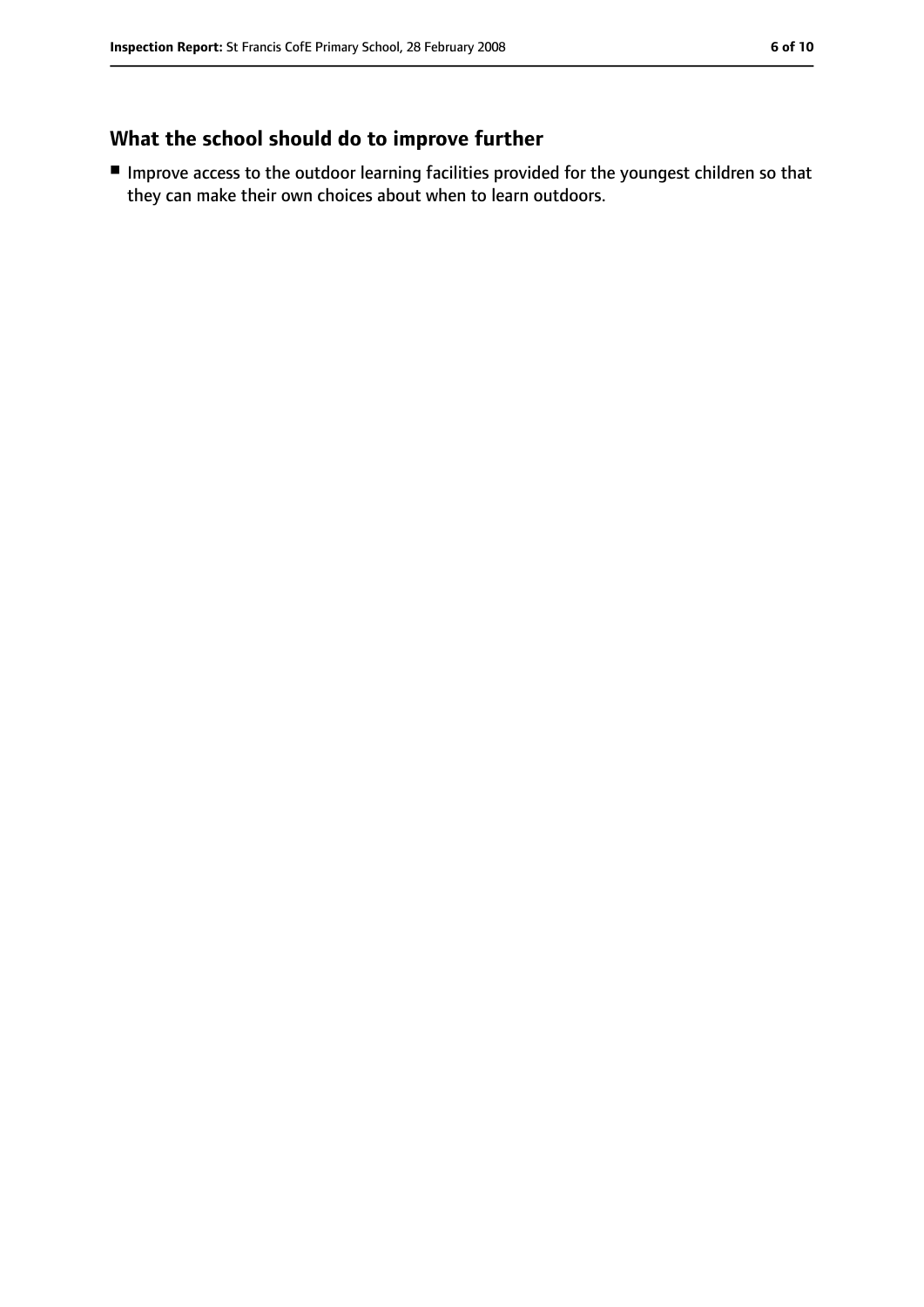**Any complaints about the inspection or the report should be made following the procedures set out in the guidance 'Complaints about school inspection', which is available from Ofsted's website: www.ofsted.gov.uk.**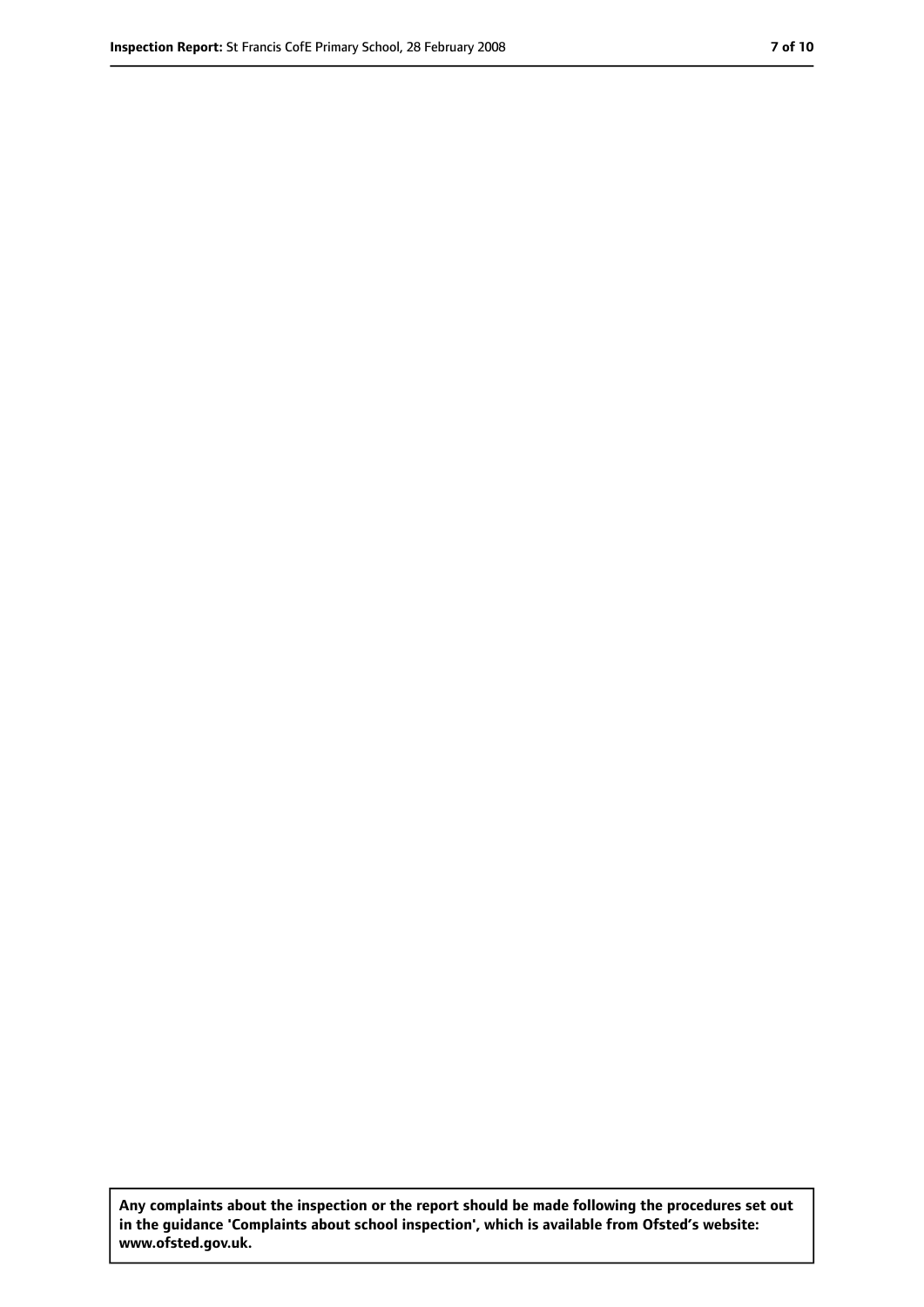# **Inspection judgements**

| $^{\backprime}$ Key to judgements: grade 1 is outstanding, grade 2 good, grade 3 satisfactory, and | <b>School</b>  |
|----------------------------------------------------------------------------------------------------|----------------|
| arade 4 inadeguate                                                                                 | <b>Overall</b> |

# **Overall effectiveness**

| How effective, efficient and inclusive is the provision of education, integrated<br>care and any extended services in meeting the needs of learners? |     |
|------------------------------------------------------------------------------------------------------------------------------------------------------|-----|
| Effective steps have been taken to promote improvement since the last<br>inspection                                                                  | Yes |
| How well does the school work in partnership with others to promote learners'<br>well-being?                                                         |     |
| The effectiveness of the Foundation Stage                                                                                                            |     |
| The capacity to make any necessary improvements                                                                                                      |     |

# **Achievement and standards**

| How well do learners achieve?                                                                               |  |
|-------------------------------------------------------------------------------------------------------------|--|
| The standards <sup>1</sup> reached by learners                                                              |  |
| How well learners make progress, taking account of any significant variations between<br>groups of learners |  |
| How well learners with learning difficulties and disabilities make progress                                 |  |

# **Personal development and well-being**

| How good is the overall personal development and well-being of the<br>learners?                                  |  |
|------------------------------------------------------------------------------------------------------------------|--|
| The extent of learners' spiritual, moral, social and cultural development                                        |  |
| The extent to which learners adopt healthy lifestyles                                                            |  |
| The extent to which learners adopt safe practices                                                                |  |
| How well learners enjoy their education                                                                          |  |
| The attendance of learners                                                                                       |  |
| The behaviour of learners                                                                                        |  |
| The extent to which learners make a positive contribution to the community                                       |  |
| How well learners develop workplace and other skills that will contribute to<br>their future economic well-being |  |

# **The quality of provision**

| How effective are teaching and learning in meeting the full range of the<br>learners' needs?          |  |
|-------------------------------------------------------------------------------------------------------|--|
| How well do the curriculum and other activities meet the range of needs<br>and interests of learners? |  |
| How well are learners cared for, quided and supported?                                                |  |

 $^1$  Grade 1 - Exceptionally and consistently high; Grade 2 - Generally above average with none significantly below average; Grade 3 - Broadly average to below average; Grade 4 - Exceptionally low.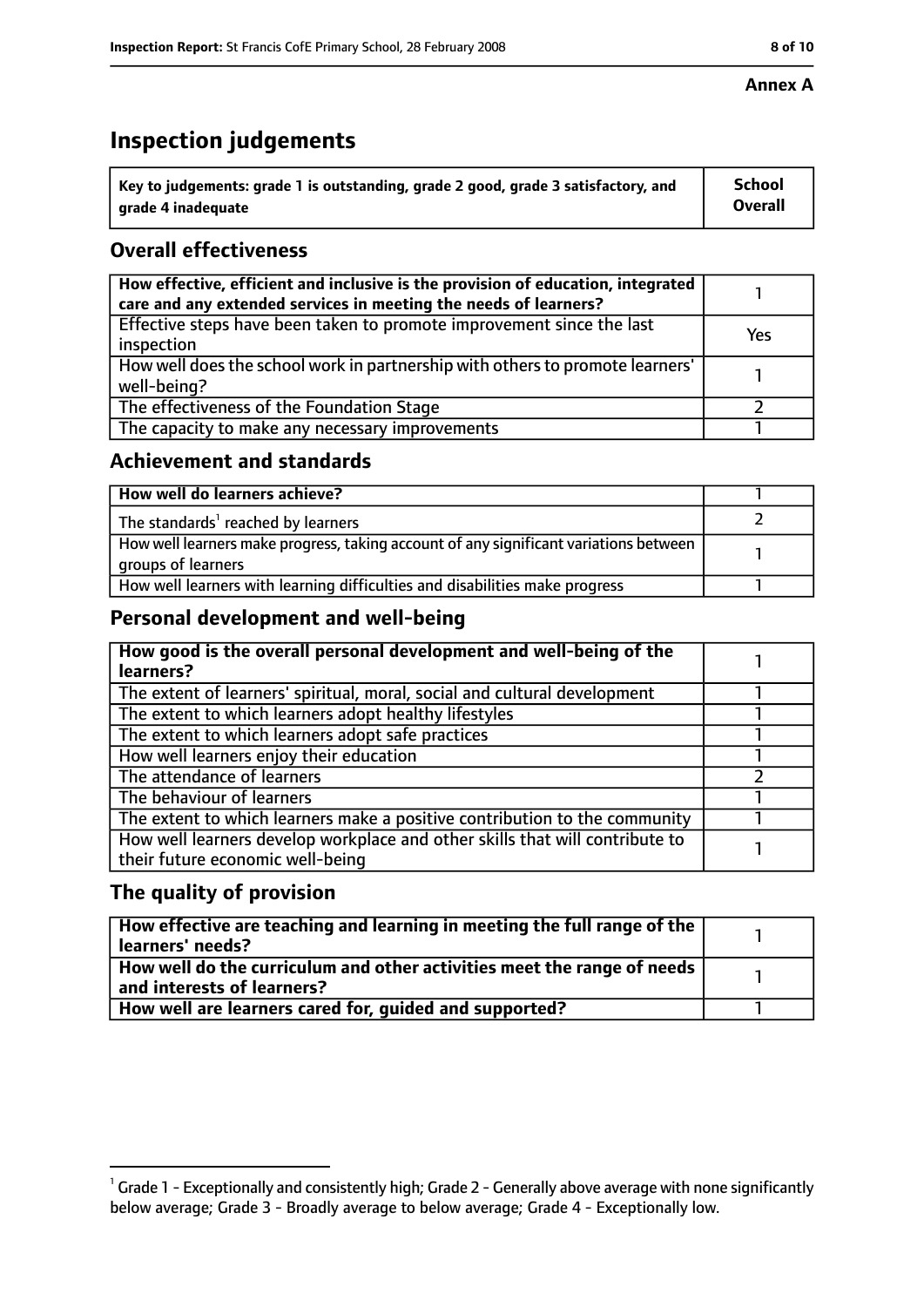# **Leadership and management**

| How effective are leadership and management in raising achievement<br>and supporting all learners?                                              |           |
|-------------------------------------------------------------------------------------------------------------------------------------------------|-----------|
| How effectively leaders and managers at all levels set clear direction leading<br>to improvement and promote high quality of care and education |           |
| How effectively leaders and managers use challenging targets to raise standards                                                                 |           |
| The effectiveness of the school's self-evaluation                                                                                               |           |
| How well equality of opportunity is promoted and discrimination tackled so<br>that all learners achieve as well as they can                     |           |
| How effectively and efficiently resources, including staff, are deployed to<br>achieve value for money                                          |           |
| The extent to which governors and other supervisory boards discharge their<br>responsibilities                                                  |           |
| Do procedures for safequarding learners meet current government<br>requirements?                                                                | Yes       |
| Does this school require special measures?                                                                                                      | <b>No</b> |
| Does this school require a notice to improve?                                                                                                   | No        |